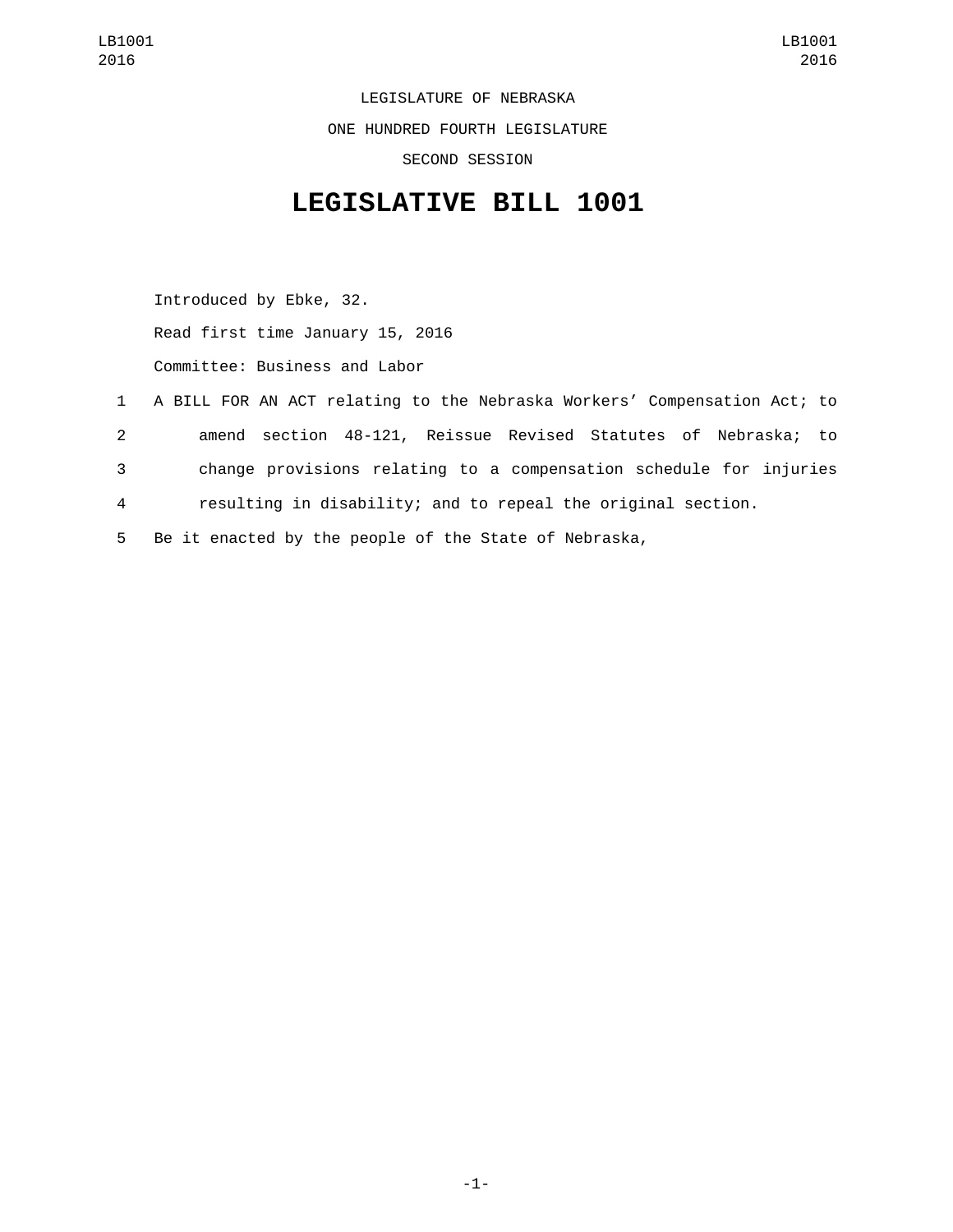Section 1. Section 48-121, Reissue Revised Statutes of Nebraska, is 2 amended to read:

 48-121 The following schedule of compensation is hereby established for injuries resulting in disability:4

 (1) For total disability, the compensation during such disability shall be sixty-six and two-thirds percent of the wages received at the time of injury, but such compensation shall not be more than the maximum weekly income benefit specified in section 48-121.01 nor less than the minimum weekly income benefit specified in section 48-121.01, except that if at the time of injury the employee receives wages of less than the minimum weekly income benefit specified in section 48-121.01, then he or she shall receive the full amount of such wages per week as compensation. Nothing in this subdivision shall require payment of compensation after 14 disability shall cease;

 (2) For disability partial in character, except the particular cases mentioned in subdivision (3) of this section, the compensation shall be sixty-six and two-thirds percent of the difference between the wages received at the time of the injury and the earning power of the employee thereafter, but such compensation shall not be more than the maximum weekly income benefit specified in section 48-121.01. This compensation shall be paid during the period of such partial disability but not beyond three hundred weeks. Should total disability be followed by partial disability, the period of three hundred weeks mentioned in this subdivision shall be reduced by the number of weeks during which 25 compensation was paid for such total disability;

26 (3)(a)  $\left(43\right)$  For disability resulting from permanent injury of the 27 classes listed in this subdivision  $(3)$ , the compensation shall be in addition to the amount paid for temporary disability, except that the compensation for temporary disability shall cease as soon as the extent of the permanent disability is ascertainable. For disability resulting from permanent injury of the following classes, compensation shall be:

-2-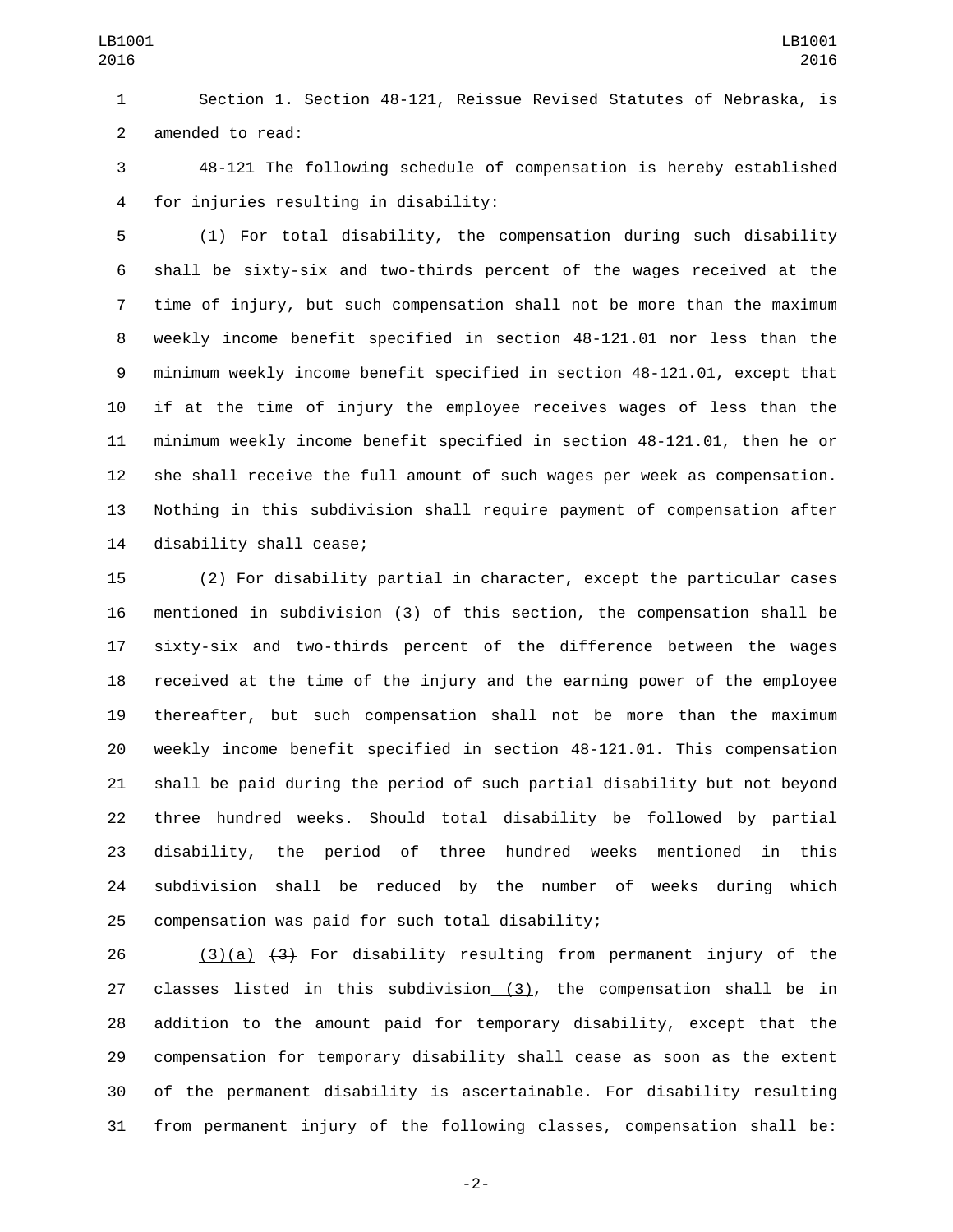For the loss of a thumb, sixty-six and two-thirds percent of daily wages during sixty weeks. For the loss of a first finger, commonly called the index finger, sixty-six and two-thirds percent of daily wages during thirty-five weeks. For the loss of a second finger, sixty-six and two- thirds percent of daily wages during thirty weeks. For the loss of a third finger, sixty-six and two-thirds percent of daily wages during twenty weeks. For the loss of a fourth finger, commonly called the little finger, sixty-six and two-thirds percent of daily wages during fifteen weeks. The loss of the first phalange of the thumb or of any finger shall be considered to be equal to the loss of one-half of such thumb or finger and compensation shall be for one-half of the periods of time above specified, and the compensation for the loss of one-half of the first phalange shall be for one-fourth of the periods of time above specified. The loss of more than one phalange shall be considered as the loss of the entire finger or thumb, except that in no case shall the amount received for more than one finger exceed the amount provided in this schedule for the loss of a hand. For the loss of a great toe, sixty-six and two-thirds percent of daily wages during thirty weeks. For the loss of one of the toes other than the great toe, sixty-six and two-thirds percent of daily wages during ten weeks. The loss of the first phalange of any toe shall be considered equal to the loss of one-half of such toe, and compensation shall be for one-half of the periods of time above specified. The loss of more than one phalange shall be considered as the loss of the entire toe. For the loss of a hand, sixty-six and two-thirds percent of daily wages during one hundred seventy-five weeks. For the loss of an arm, sixty-six and two-thirds percent of daily wages during two hundred twenty-five weeks. For the loss of a foot, sixty-six and two-thirds percent of daily wages during one hundred fifty weeks. For the loss of a leg, sixty-six and two-thirds percent of daily wages during two hundred fifteen weeks. For the loss of an eye, sixty-six and two-thirds percent of daily wages during one hundred twenty-five weeks. For the loss of an ear, sixty-six

-3-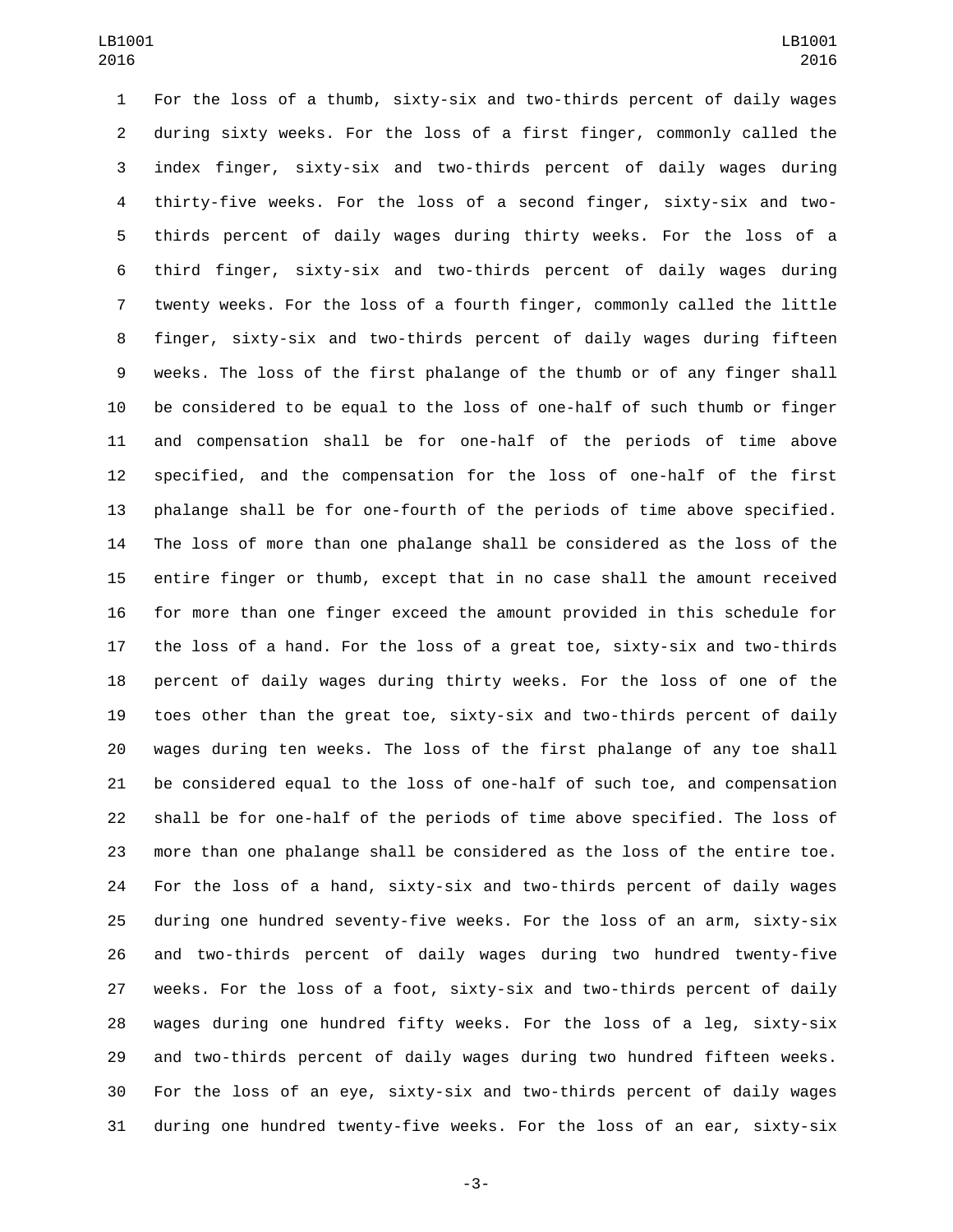and two-thirds percent of daily wages during twenty-five weeks. For the loss of hearing in one ear, sixty-six and two-thirds percent of daily wages during fifty weeks. For the loss of the nose, sixty-six and two-4 thirds percent of daily wages during fifty weeks.

 (b) In any case in which there is a loss or loss of use of more than one member or parts of more than one member set forth in this subdivision (3), but not amounting to total and permanent disability, compensation benefits shall be paid for the loss or loss of use of each such member or part thereof, with the periods of benefits to run consecutively. The total loss or permanent total loss of use of both hands, or both arms, or both feet, or both legs, or both eyes, or hearing in both ears, or of any two thereof, in one accident, shall constitute total and permanent disability and be compensated for according to subdivision (1) of this section. In all other cases involving a loss or loss of use of both hands, both arms, both feet, both legs, both eyes, or hearing in both ears, or of any two thereof, total and permanent disability shall be determined in accordance with the facts. Amputation between the elbow and the wrist shall be considered as the equivalent of the loss of a hand, and amputation between the knee and the ankle shall be considered as the equivalent of the loss of a foot. Amputation at or above the elbow shall be considered as the loss of an arm, and amputation at or above the knee shall be considered as the loss of a leg. Permanent total loss of the use of a finger, hand, arm, foot, leg, or eye shall be considered as the equivalent of the loss of such finger, hand, arm, foot, leg, or eye. In all cases involving a permanent partial loss of the use or function of any of the members mentioned in this subdivision (3), the compensation shall bear such relation to the amounts named in such subdivision as the disabilities bear to those produced by the injuries named therein.

 (c) If, in the compensation court's discretion, compensation benefits payable for a loss or loss of use of more than one member or parts of more than one member set forth in this subdivision (3),

-4-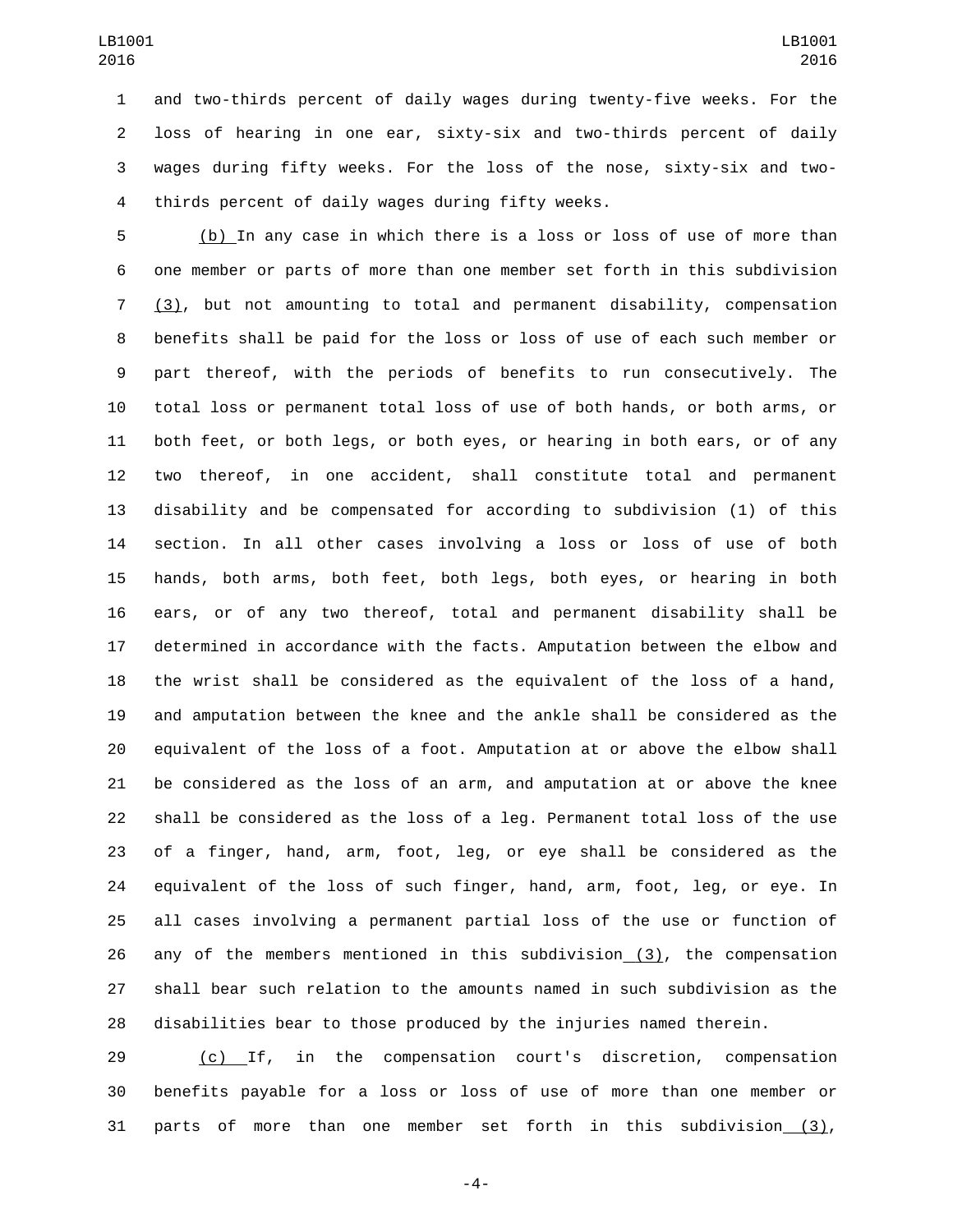resulting from the same accident or illness, do not adequately compensate the employee for such loss or loss of use and such loss or loss of use results in at least a thirty percent loss of earning capacity, the compensation court shall, upon request of the employee, determine the employee's loss of earning capacity consistent with the process for such determination under subdivision (1) or (2) of this section, and in such a case the employee shall not be entitled to compensation under this 8 subdivision (3). For purposes of this subdivision (3)(c):  $\overline{z}$ 

 (i) Loss or loss of use means permanent loss of physical function; 10 and

## (ii) Member means an arm, a leg, an ear, an eye, or a nose.

 (d) If the employer and the employee are unable to agree upon the amount of compensation to be paid in cases not covered by the schedule, the amount of compensation shall be settled according to sections 48-173 to 48-185. Compensation under this subdivision (3) shall not be more than the maximum weekly income benefit specified in section 48-121.01 nor less than the minimum weekly income benefit specified in section 48-121.01, except that if at the time of the injury the employee received wages of less than the minimum weekly income benefit specified in section 48-121.01, then he or she shall receive the full amount of such wages per 21 week as compensation;

 (4) For disability resulting from permanent disability, if immediately prior to the accident the rate of wages was fixed by the day or hour, or by the output of the employee, the weekly wages shall be taken to be computed upon the basis of a workweek of a minimum of five days, if the wages are paid by the day, or upon the basis of a workweek of a minimum of forty hours, if the wages are paid by the hour, or upon the basis of a workweek of a minimum of five days or forty hours, whichever results in the higher weekly wage, if the wages are based on 30 the output of the employee; and

(5) The employee shall be entitled to compensation from his or her

-5-